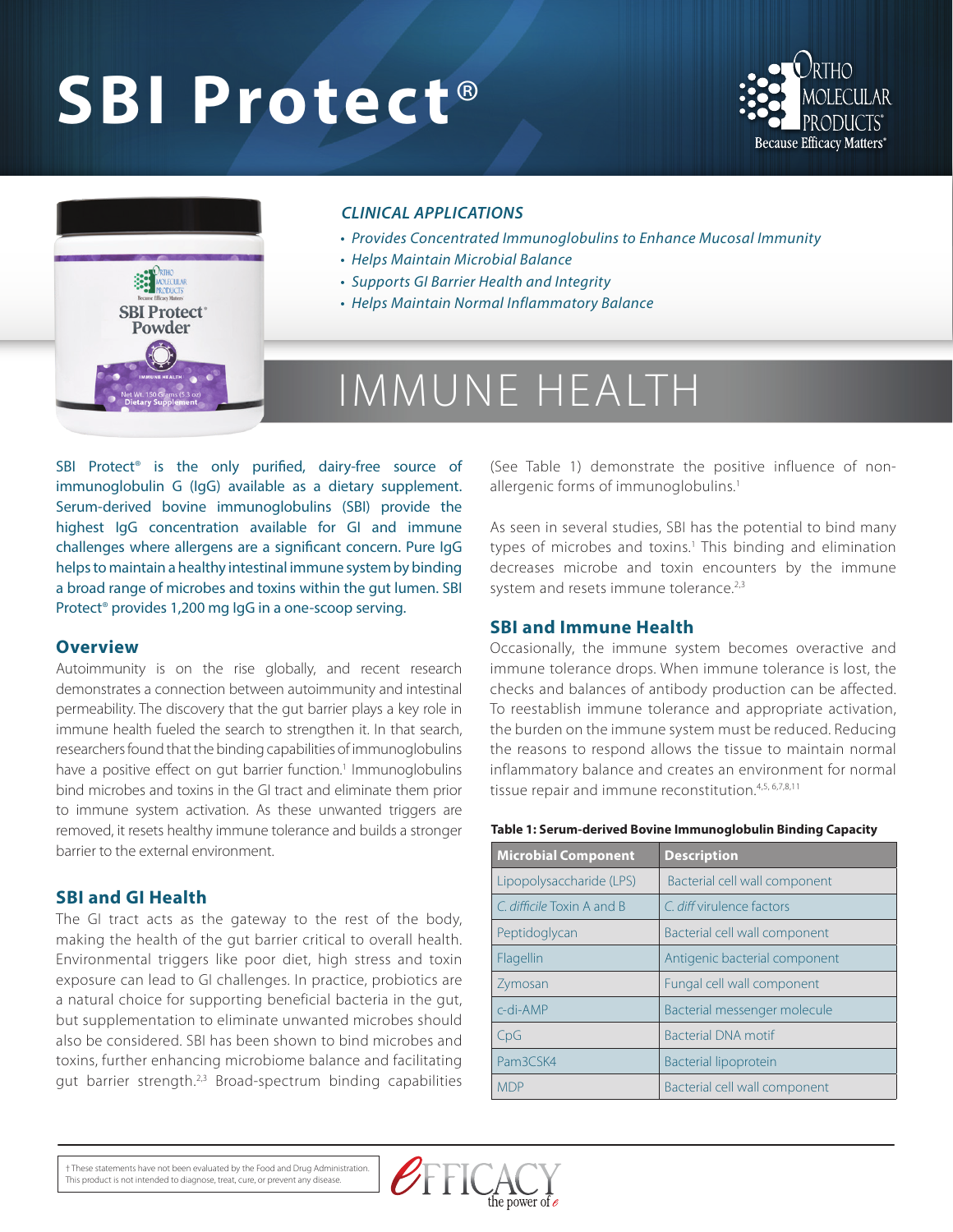#### **Figure 1: Duodenal GALT Immune Reconstitution with SBI7**



In studies evaluating the effect of SBI on immune function, subjects showed positive outcomes in several areas, including inflammatory balance, gut barrier function and immune cell counts.7,8,9 In an open-label human clinical study, GI-challenged patients were given 2.5 g SBI twice daily. They had increased CD4+ counts in the duodenum after eight weeks, indicating a regenerative effect on the tissue and immune function in the intestines. In a large, multicenter, placebo-controlled followup study,<sup>8</sup> SBI led to significant increases in peripheral CD4+ cells, when compared to placebo-controlled subjects. Findings of immune reconstitution in these patient demographics is promising for the future of establishing a healthy immune system in patients with GI and immune challenges.

# **Supplement Facts**

0000000000000

Serving Size 1 Scoop (2.5 Grams) Servings Per Container About 30/60

| 1 scoop contains                                                                         | <b>Amount Per</b><br><b>Serving</b> | % Daily<br>Value |
|------------------------------------------------------------------------------------------|-------------------------------------|------------------|
| Calories                                                                                 | 10                                  |                  |
| Protein                                                                                  | 2g                                  | 4%*              |
| <b>Serum-Derived Bovine</b><br>Immunoglobulin Concentrate (ImmunoLin <sup>®</sup> )      | 2.5 <sub>g</sub>                    | **               |
| Immunoglobulin G (IgG)                                                                   | 1.2 <sub>q</sub>                    | **               |
| * Percent Daily Values are based on a 2,000 calorie diet.<br>Daily Value not established |                                     |                  |

**ID# 266030 30 Servings ID# 266060 60 Servings**

## **Directions**

1 scoop (2.5 grams) in 4 ounces of water or the beverage of your choice 2 times daily or as recommended by your health care professional.

# **Does Not Contain**

Gluten, corn, yeast, artificial colors and flavors.

# **Cautions**

If you are pregnant of nursing, consult your health care professional before taking this product.

† These statements have not been evaluated by the Food and Drug Administration. This product is not intended to diagnose, treat, cure, or prevent any disease.